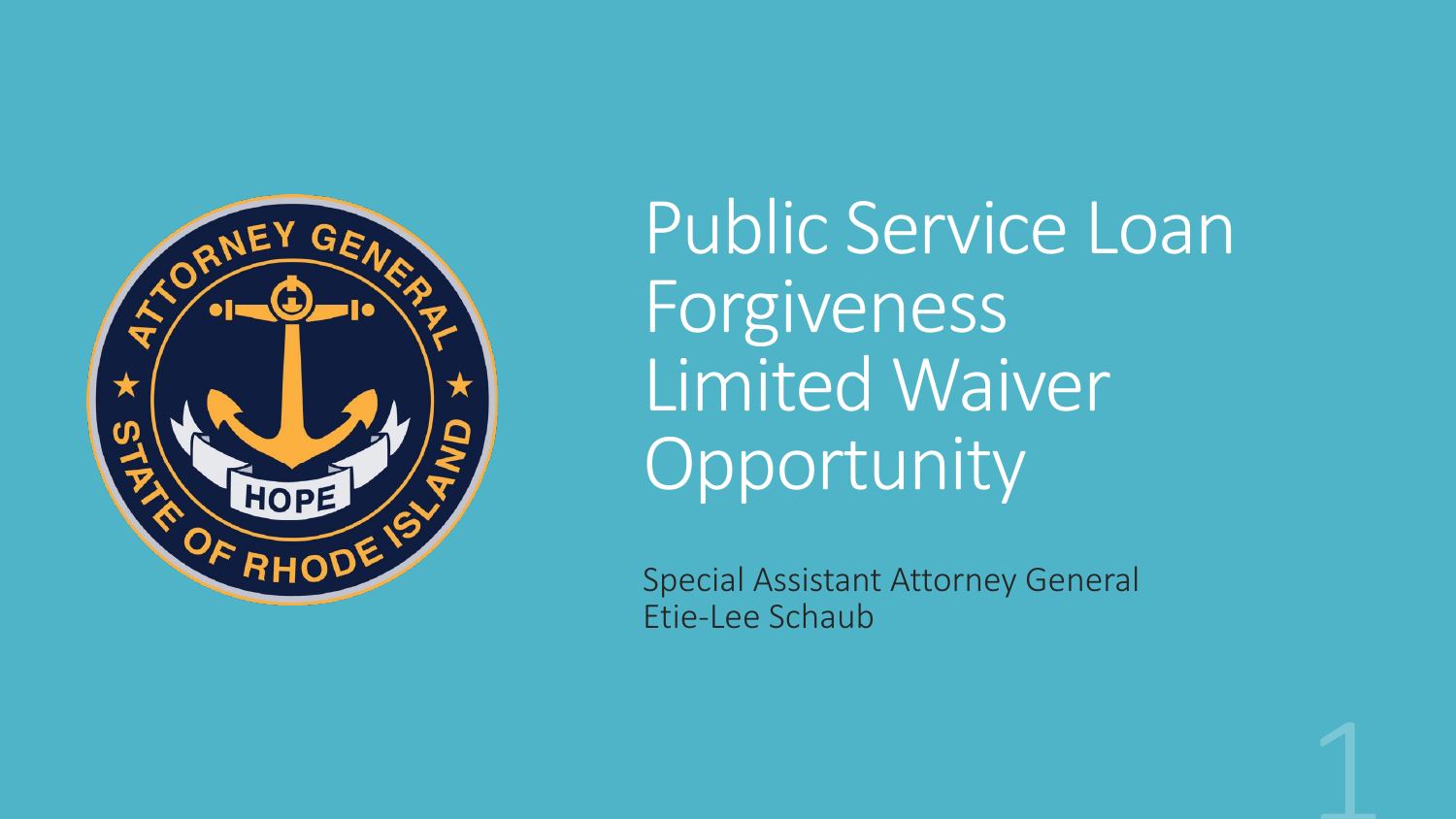### **Outline**

- 1. Brief Overview of the PSLF
- Initial Promise
- Rigid Requirements
- 2. Recent Change to the Program
- "Limited Waiver" Explanation Looser Requirements
- Who this Could Help
- 3. Next Steps
- The "Limited" Opportunity
- Informing and Identifying Individuals Who may Benefit

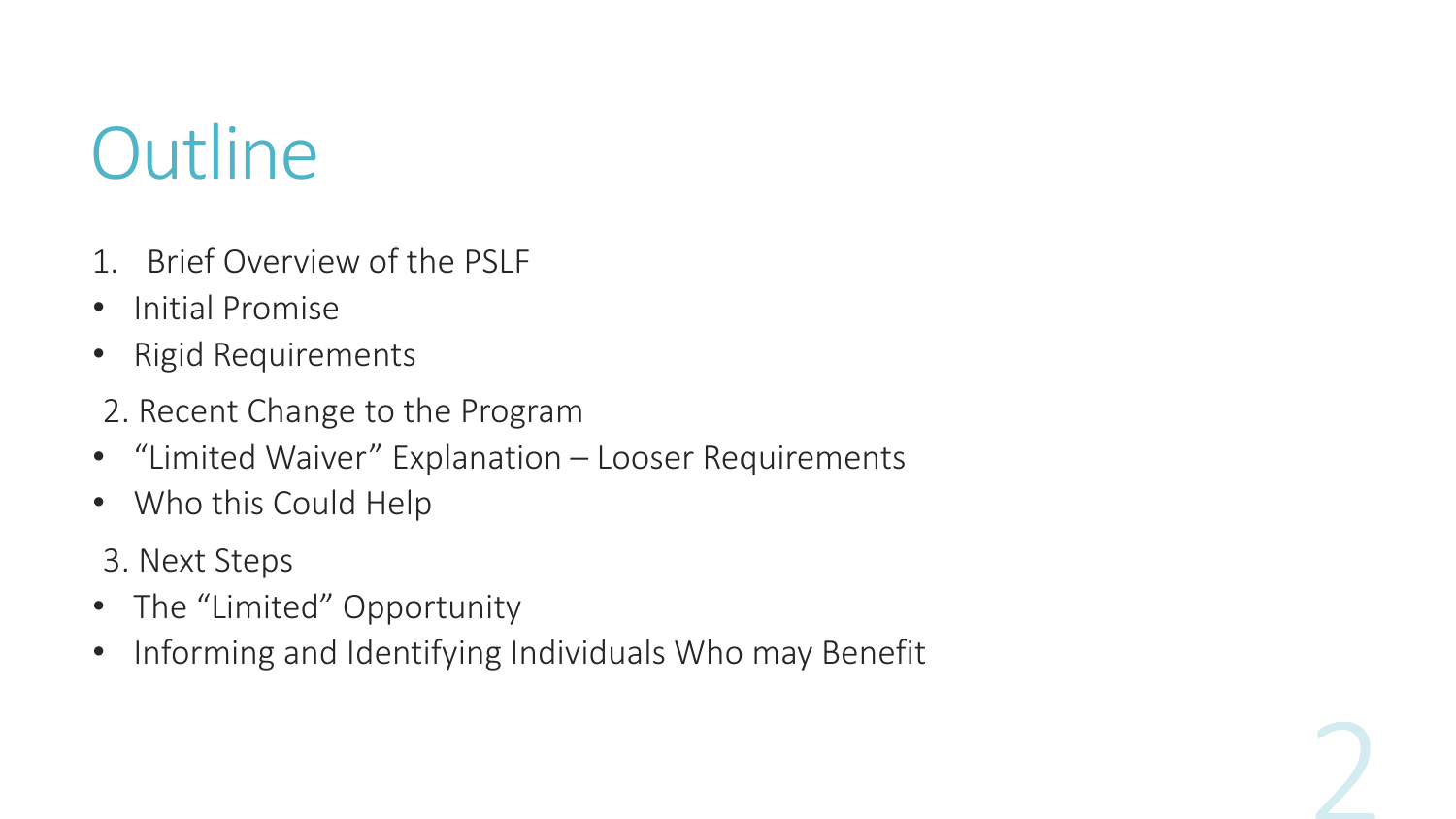

### Overview of the PSLF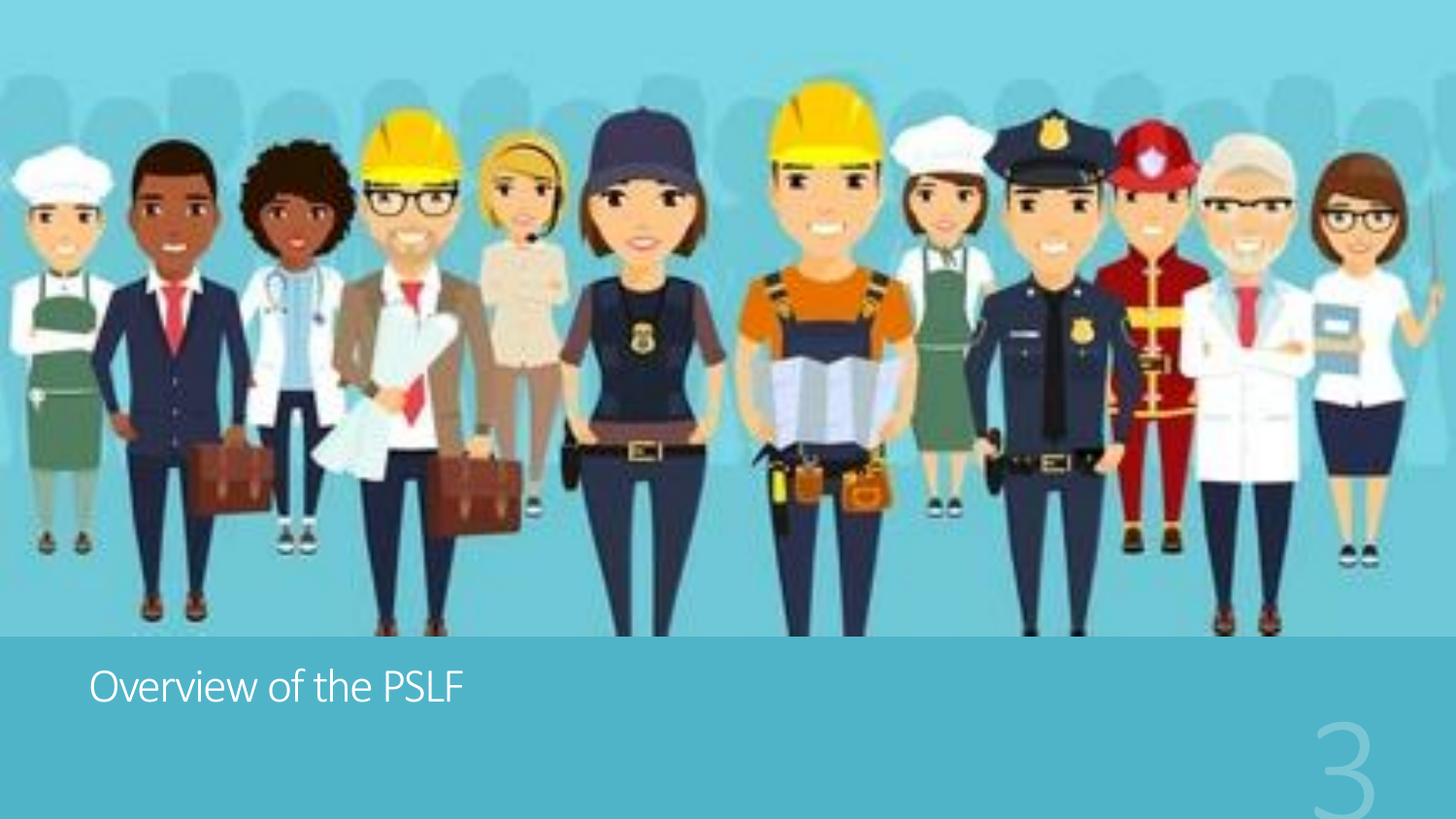### Initial Promise

The initial "deal" was simple (announced in 2007):

If you made 120 Qualifying Payments toward your loans, the Federal Government would forgive 100% of your remaining federal loans.

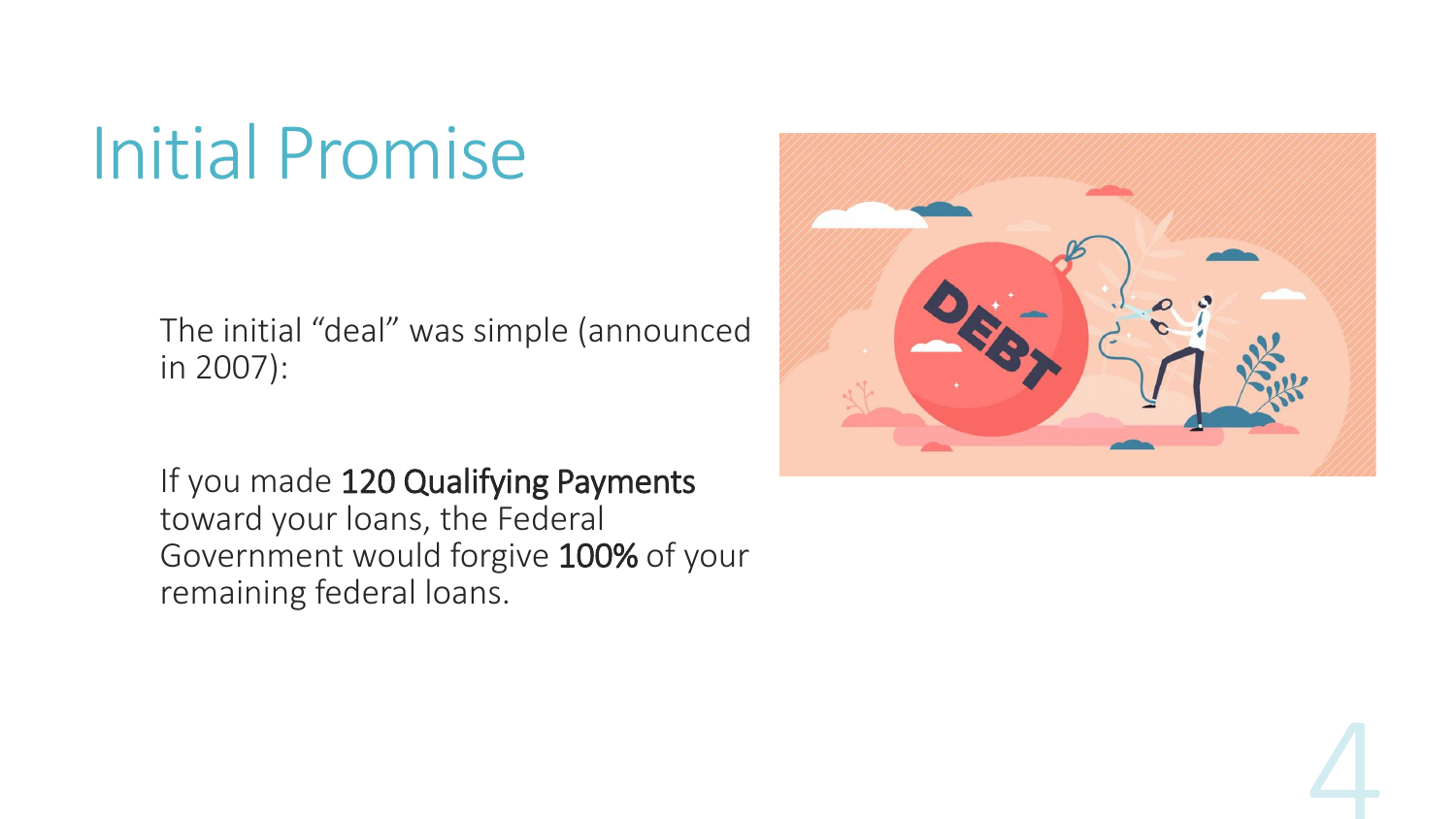# The 3 "Rights"

What Constituted a "Qualifying Payment?"

- 1. Having the "Right" Type of Loan A Federal Direct Loan
- 2. Making the "Right" Type of Payment Monthly payments, in-full, under an Income Driven Repayment Program
- 3. While working for the "Right" Type of Employer "Public Service" – Government, Non-Profit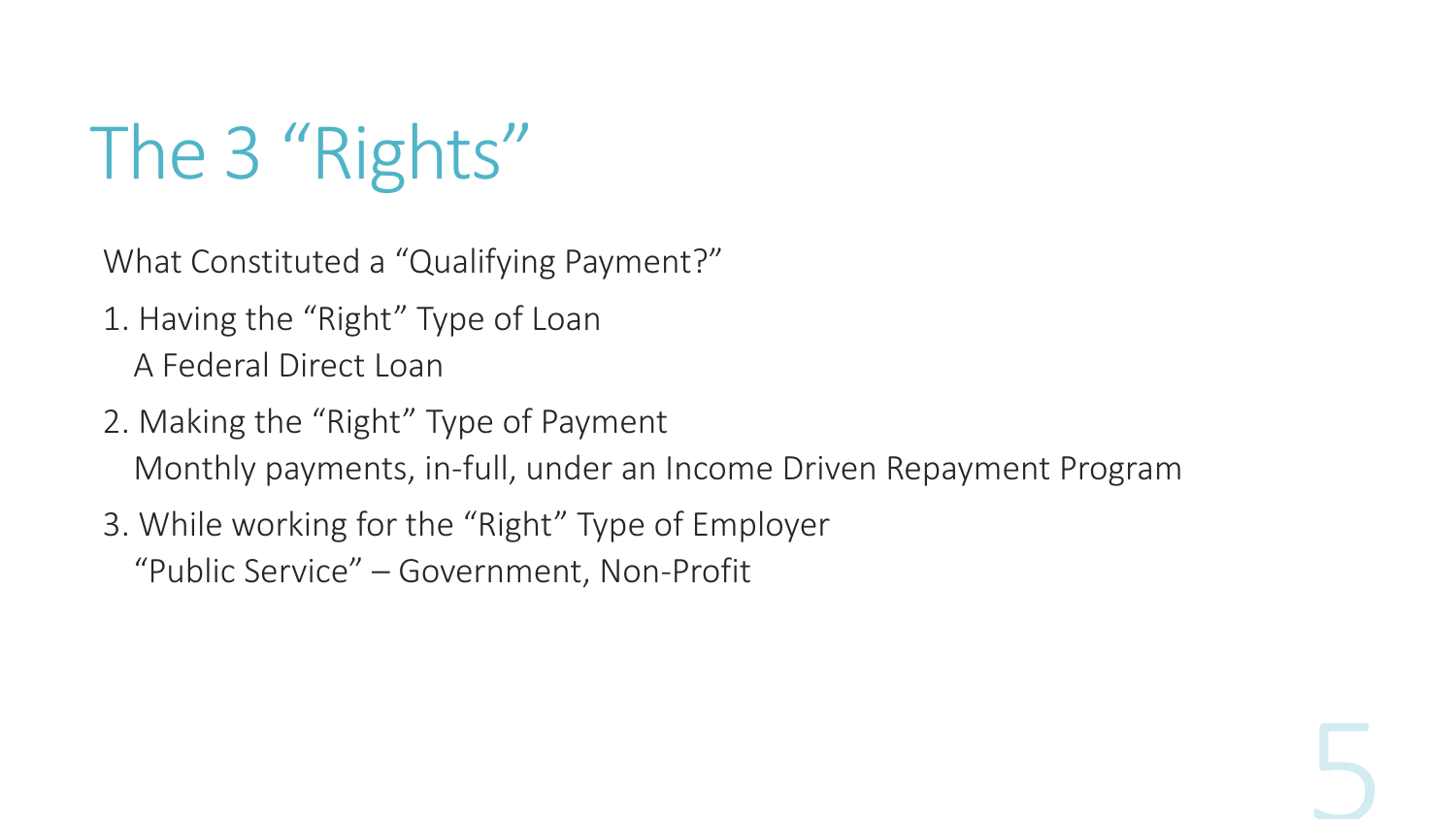vahoo/finance

### Promises Broken

### 'Designed to fail': Two public servants describe the government's troubled student Approximately 98% of initial applicant loan forgiveness program

were rejected.

The main issues:

- 1. Borrowers had the "wrong" type of loan:
- 2. Borrowers were making the "wrong" type of payments

In other words, public servants who were relying on this program were rejected due to administrative issues.

Aarthi Swaminathan and Reggie Wade

June 14, 2020 · 8 min read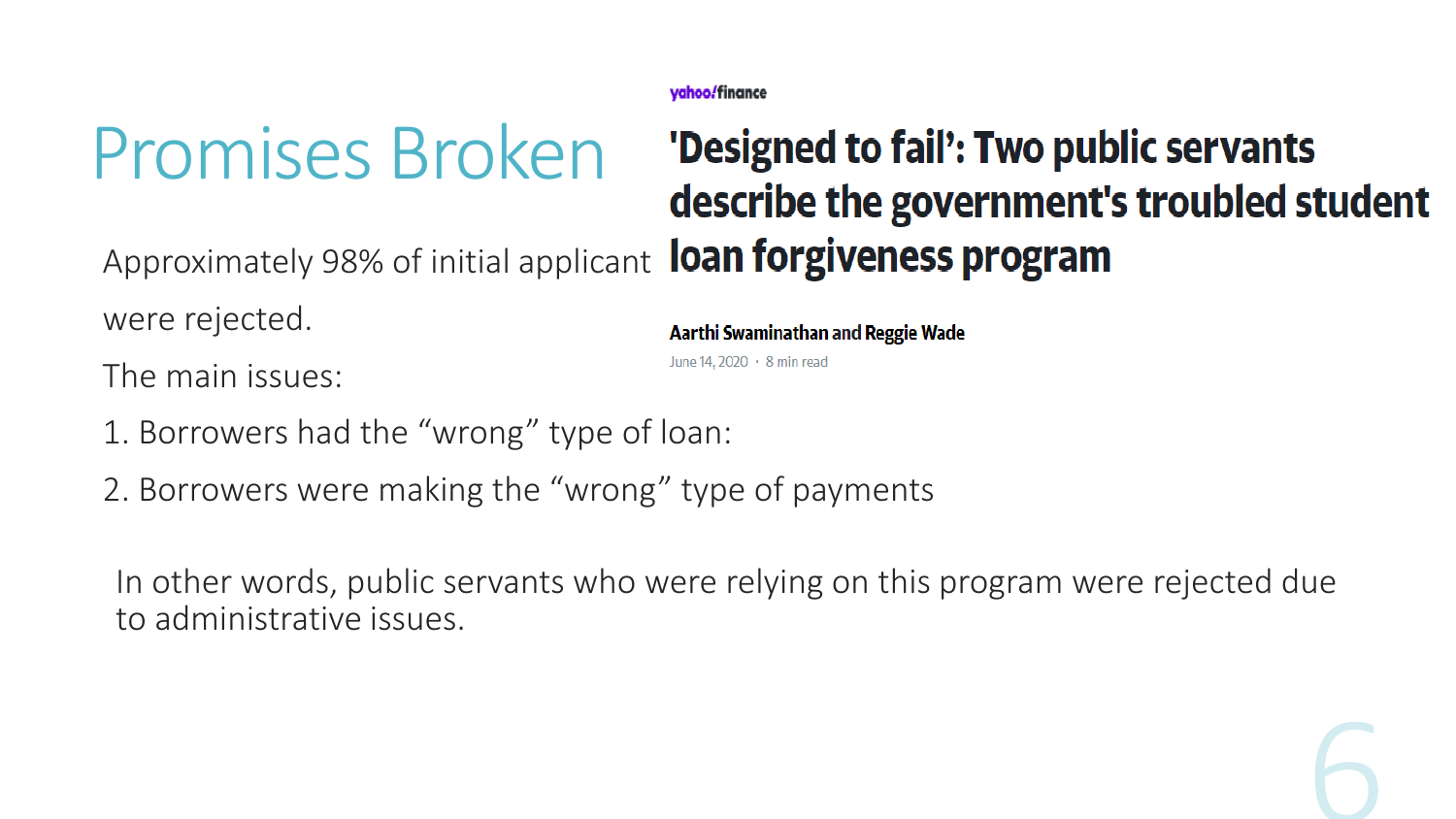

### Limited Waiver Opportunity A Hopeful Turn!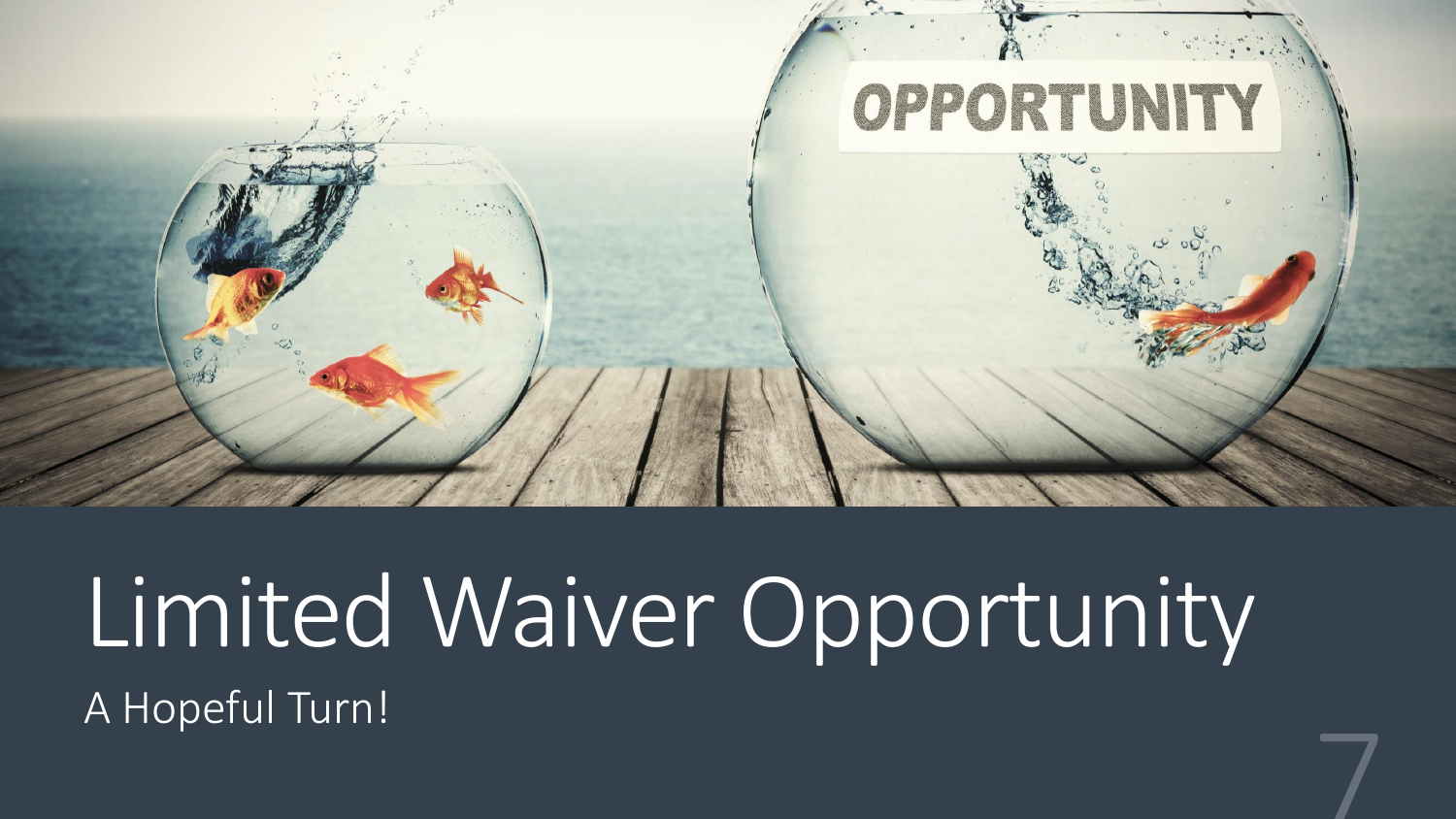### Limited Waiver Opportunity

On October 6, 2021, the U.S. Department of Education announced that

borrowers may receive credit for past periods of repayment that

would otherwise not qualify for PSLF.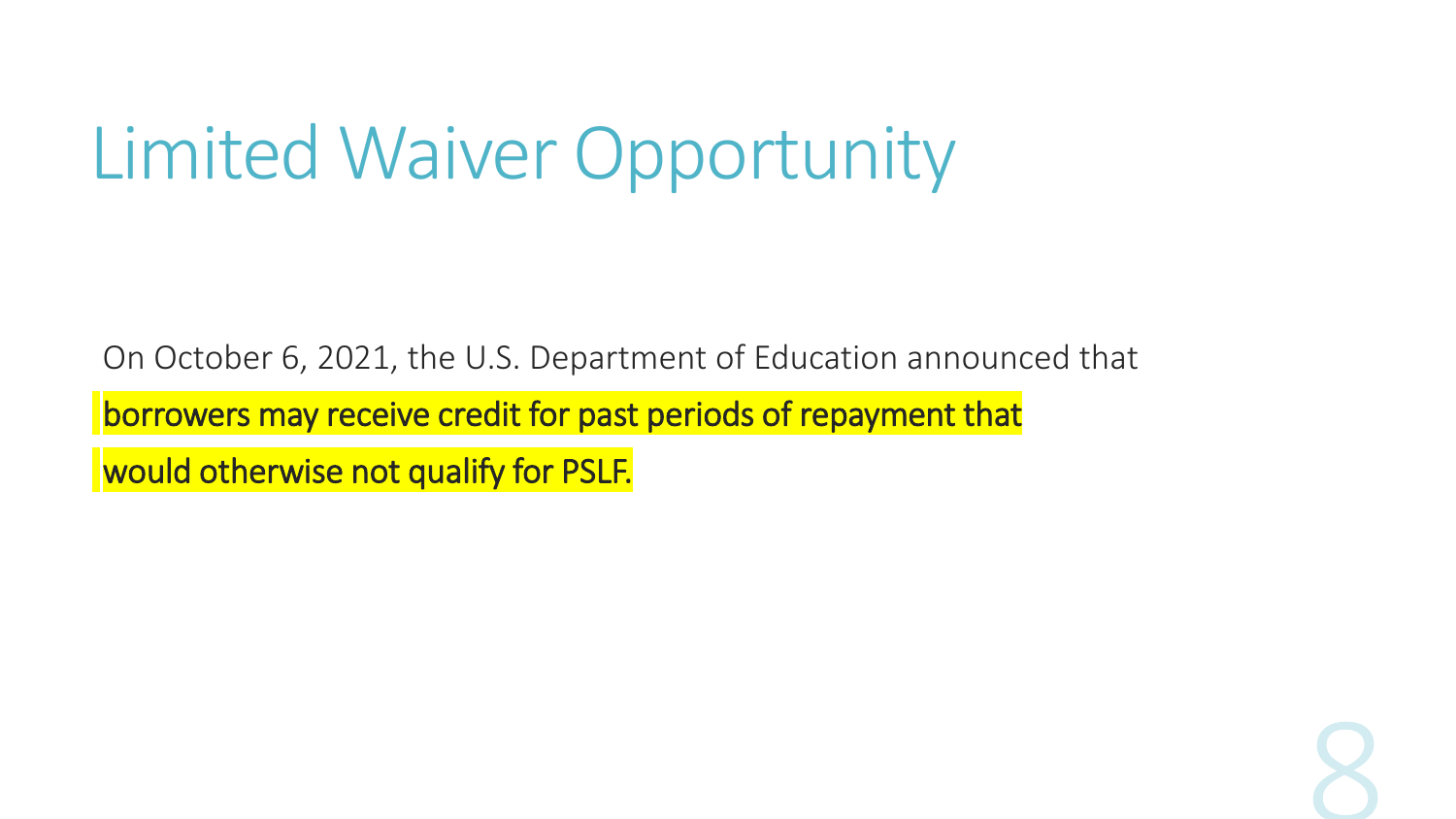# Payments that didn't 'count' can now be forgiven

- 1. MORE ("Wrong" types of payments) Payments will count
	- Immaterial if the payment was in full or on time or under the right "repayment program"
- 2. Payments made to OTHER federal loans ("Wrong" loans) count
	- Payments to FFEL and Perkins Loan will qualify

But the details still matter …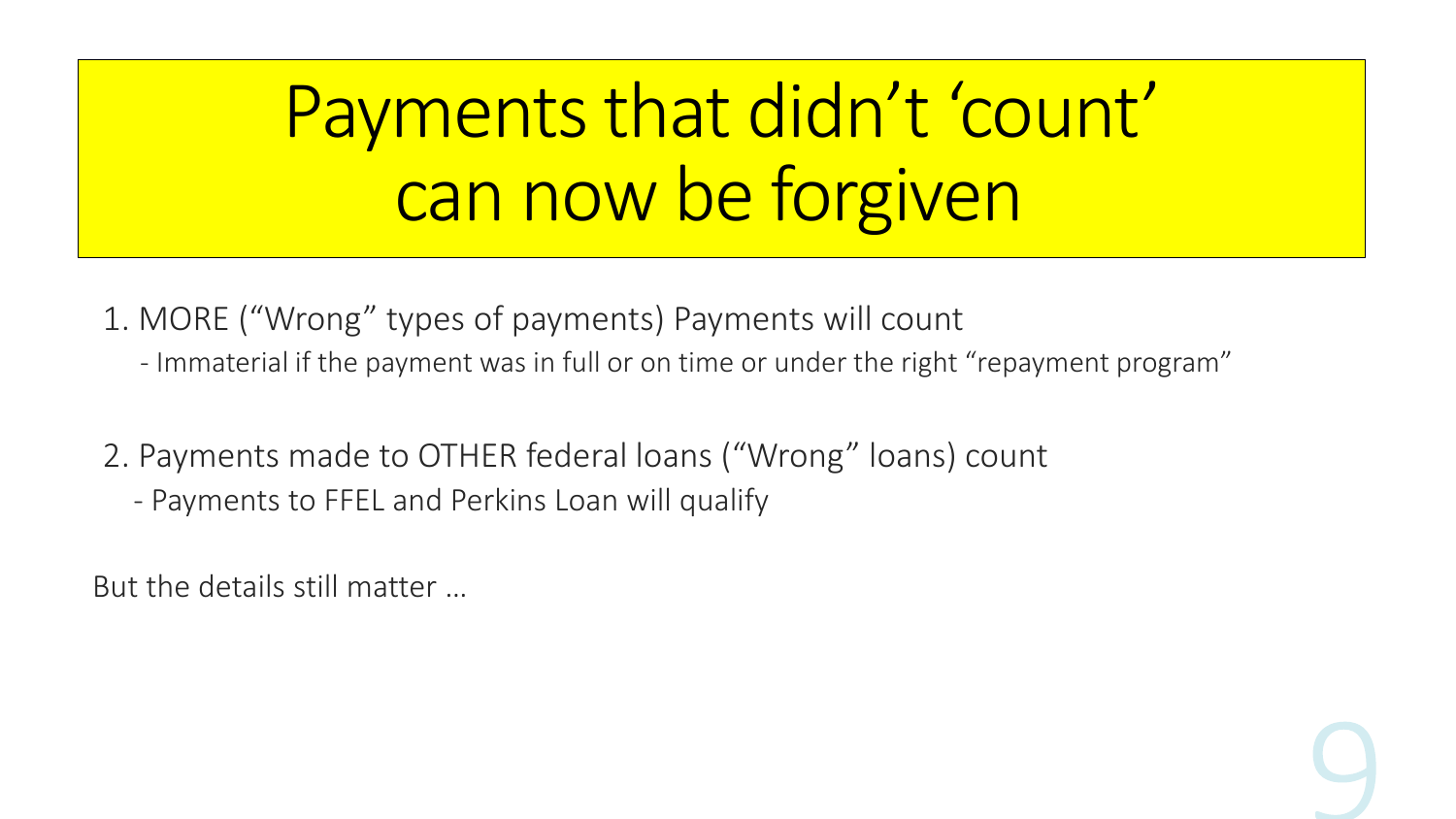Waiver Details

#### NORMAL PSLF REQUIREMENTS

- •Receive credit only on Direct Loans
- •Repay under Standard or IDR Plan
- •On-Time Payments
- •Employed Full-time for a Qualifying Employer
- •Can only receive Forgiveness if Working for a Qualifying Employer At the Time of the Application and Forgiveness

#### CHANGES UNTIL OCTOBER 31, 2022

- •Receive Credit for Direct, FFEL, or Perkins Loans
- •Payments on Any Plan Count for Non-Consolidation Loans through 9/30/21
- •Past Payments Pre-Consolidation Count even if on Wrong Repayment Plan
- •Past Payments that were late or for less than the amount qualify
- •Can be forgiven even if not employed by a qualifying employer at the time of the application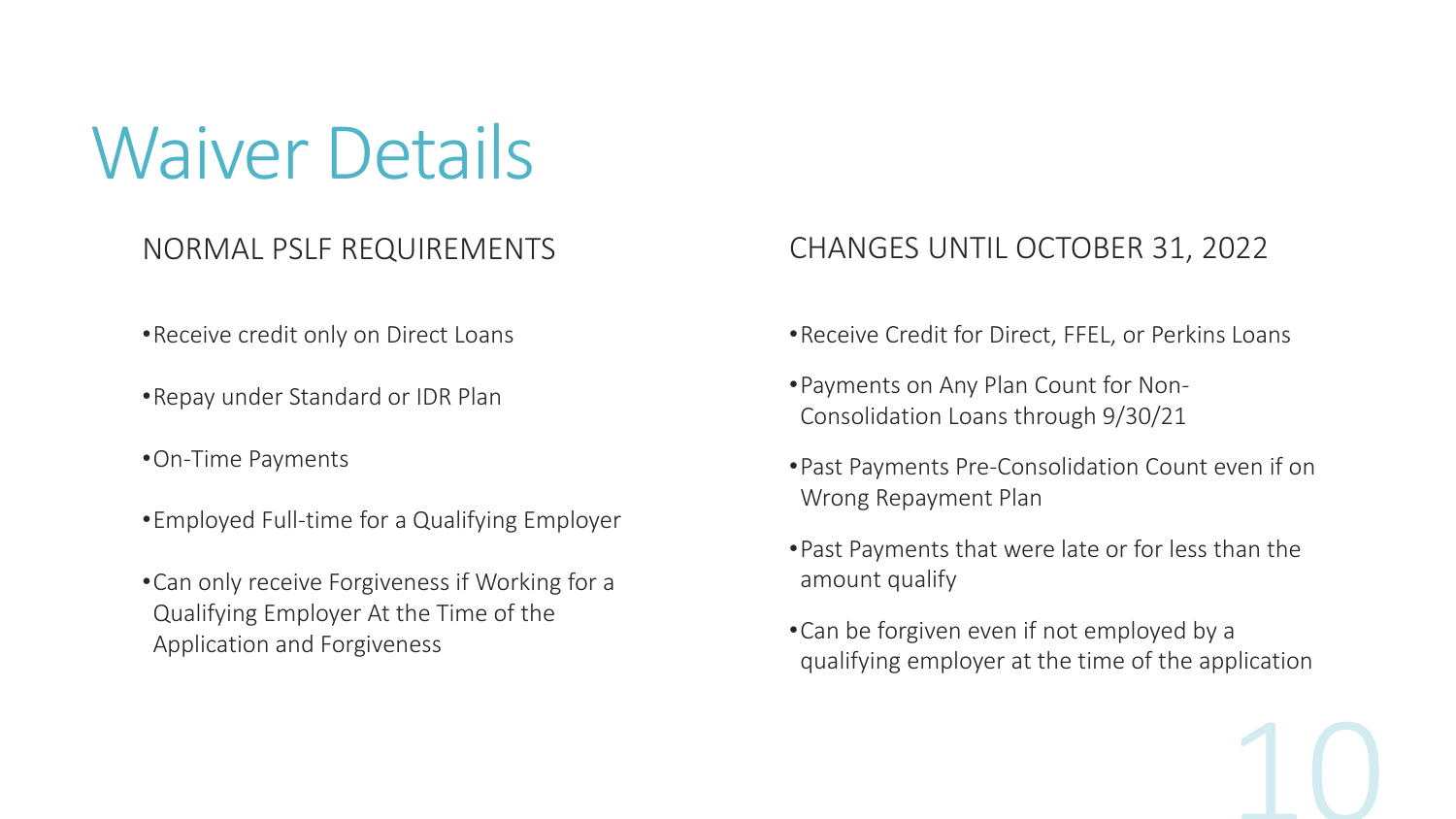### Unchanged Requirements

Still need:

1. 120 payments or the equivalent.

2. Be Employed by a Government, 501(c)(3) not-for-profit, or other not-for profit organization that provides a qualifying service.

3. Work full time.

4. Have Direct Loans or Consolidate into a Direct Consolidation Loan.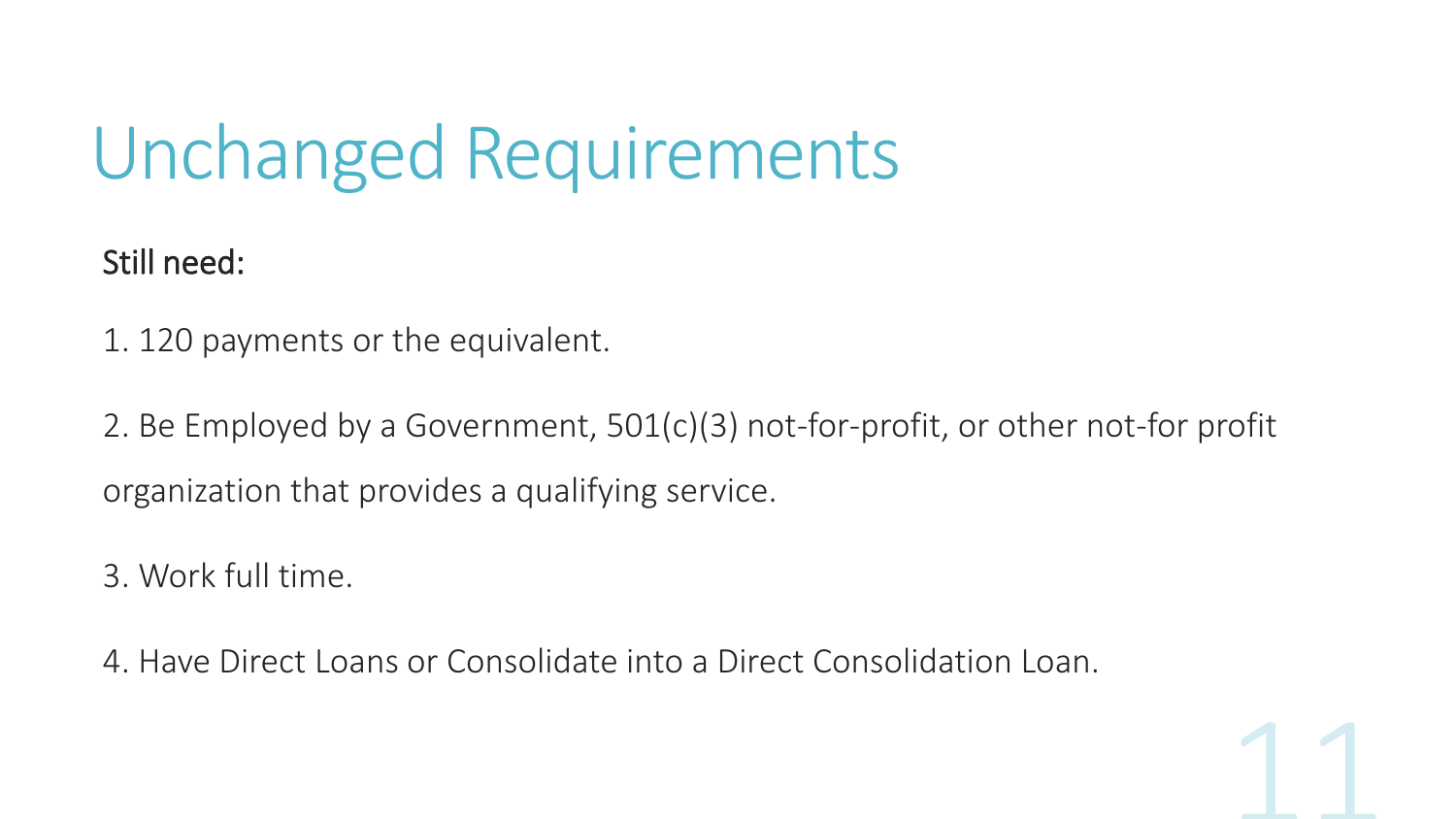### Who does this help?

#### Public Servants in Three Categories:

1. Individuals who are *presently* working, who may have loans that *could* be forgiven.

2. Individuals who may have worked as public servants for at least ten years but *left service.*

3. Individuals *considering* becoming public servants.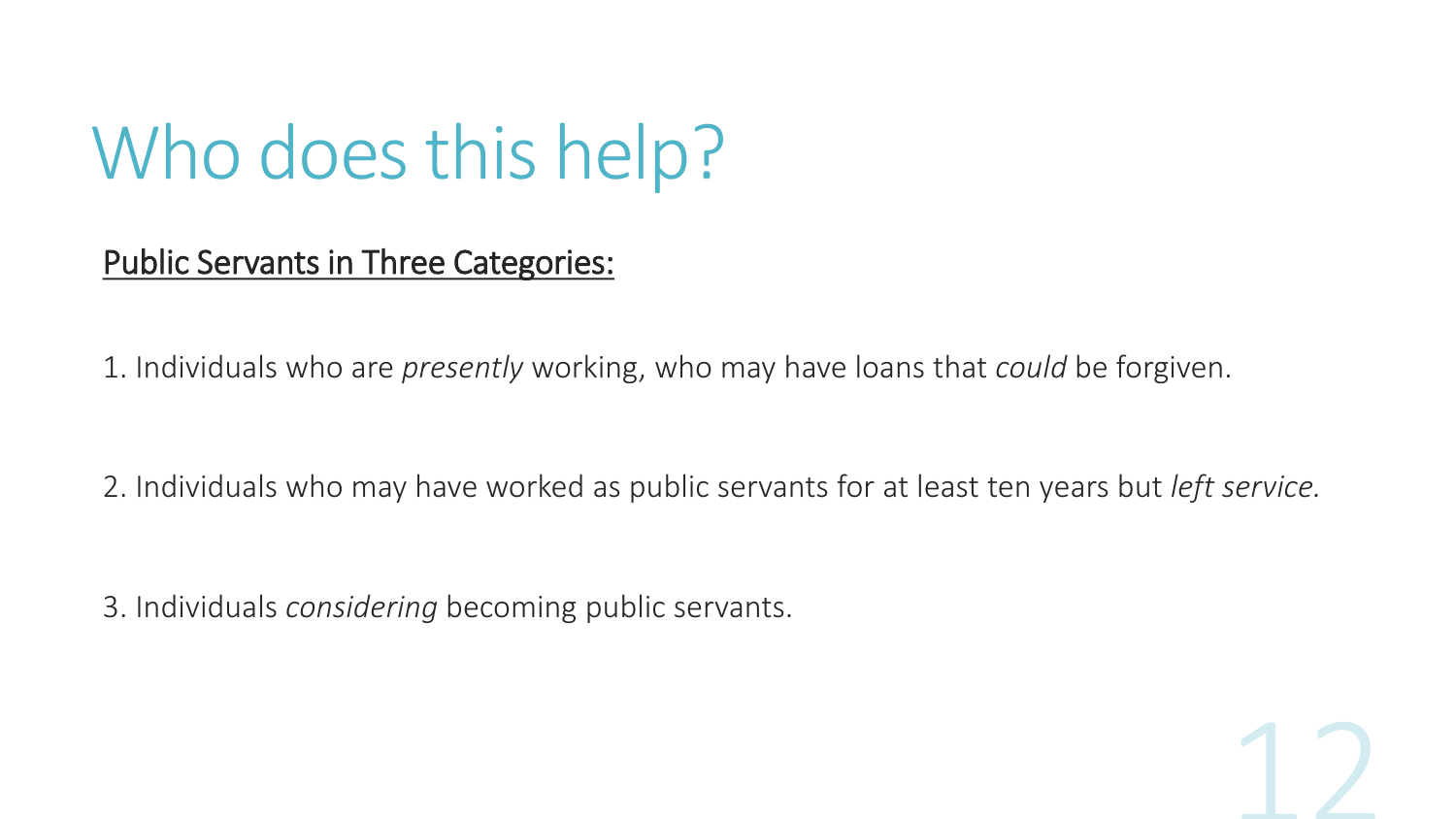Nov 10, 2021, 05:19pm EST | 569,876 views

**First Wave Of Borrowers Gets \$715 Million In Student Loan Forgiveness Under New Program Expansion** 

#### **Nearly 30,000 borrowers awarded Public Service Loan Forgiveness so far under new rules**



### Great News is Already Coming in!

- Some benefits occurring automatically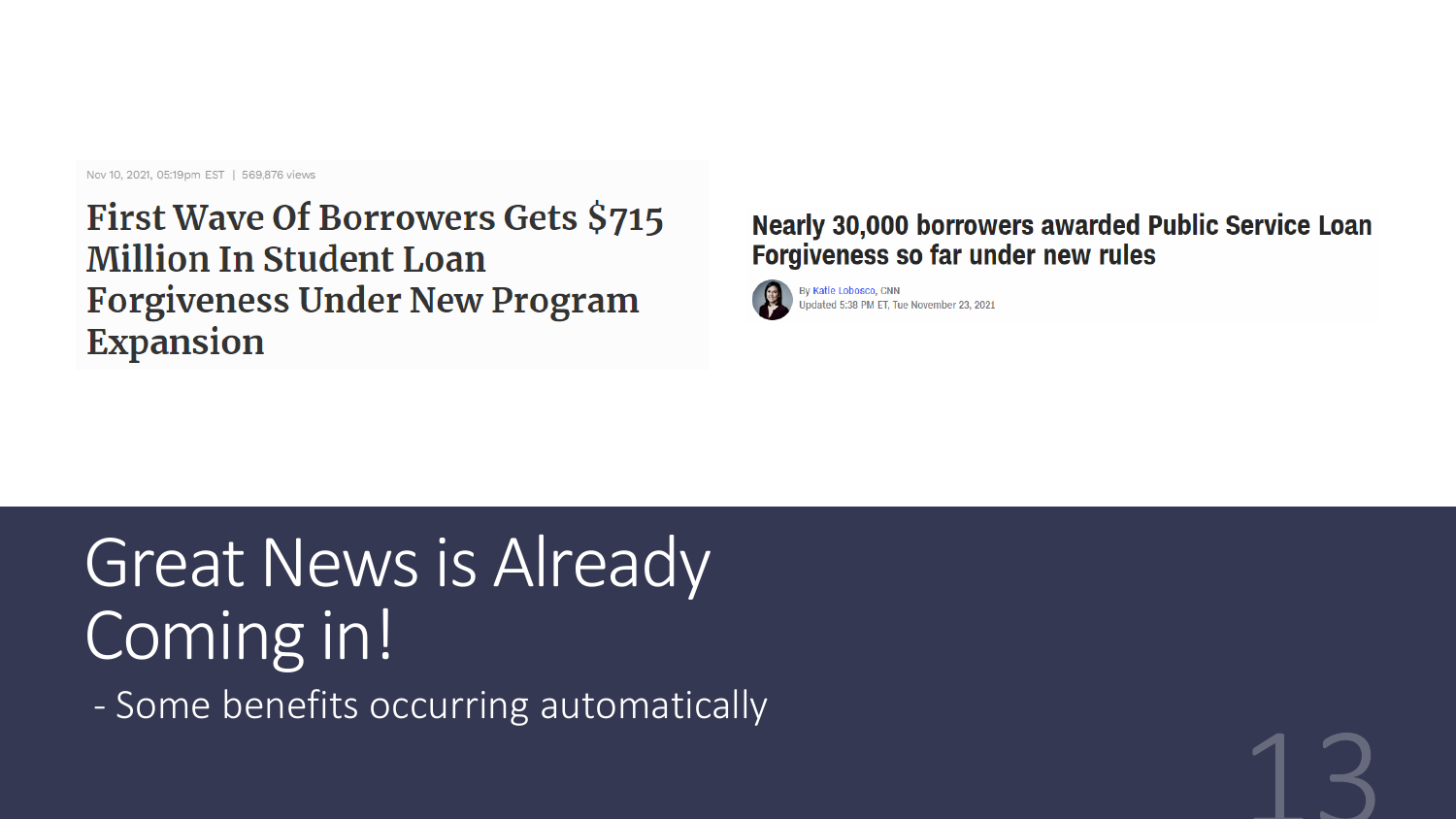

# Next Steps

Deadlines Looming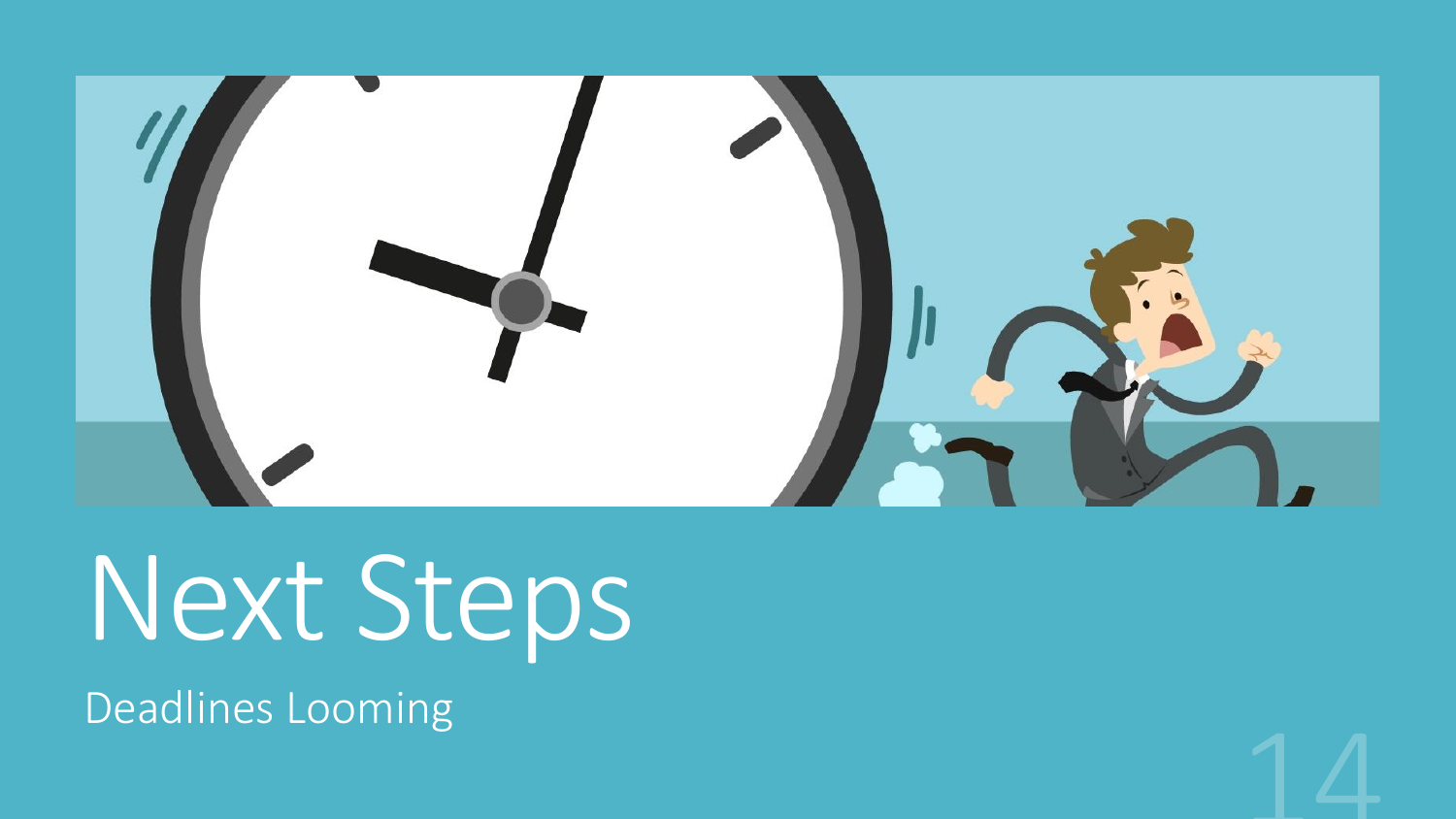### What's the Rush?

The Loan Moratorium Ends on January 31, 2022.

- The LOAN TYPE change is the biggest issue to address.
- For Individuals to have their payments qualify for the NON-Direct Loans, the Loans must be CONSOLIDATED INTO DIRECT LOANS BEFORE OCTOBER 31, 2022.

• AS OF NOW, IT IS UNCLEAR IF THOSE PAYMENTS MADE TO NON-DIRECT LOANS FROM THE END OF THE MORATORIUM THROUGH CONSOLIDATION WILL COUNT. (2/22-10/22)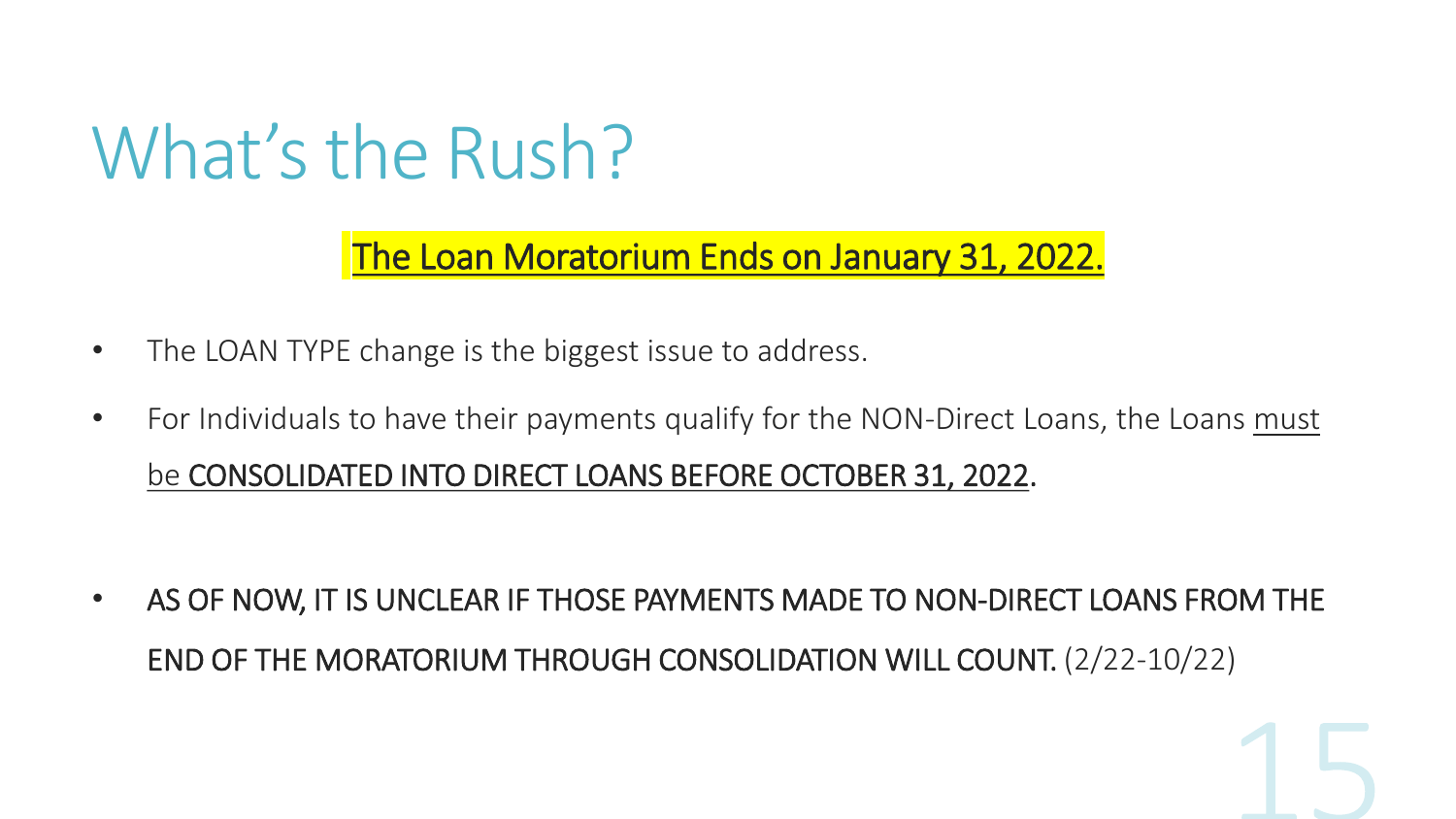### Best Next Steps

- 1. Encourage all membership to review their personal loan situation and determine if they may benefit from the limited opportunity waiver. More guidance is available [here: https://studentaid.gov/manage-loans/forgiveness-cancellation/public](https://studentaid.gov/manage-loans/forgiveness-cancellation/public-service)service
- 2. If a member has non-Direct Federal Loans, start the consolidation process NOW.
- 3. The Moratorium expires January 31, 2022, so prepare to reenter repayment.

WARNING! – FORGIVENESS SCAMS ARE ON THE RISE!